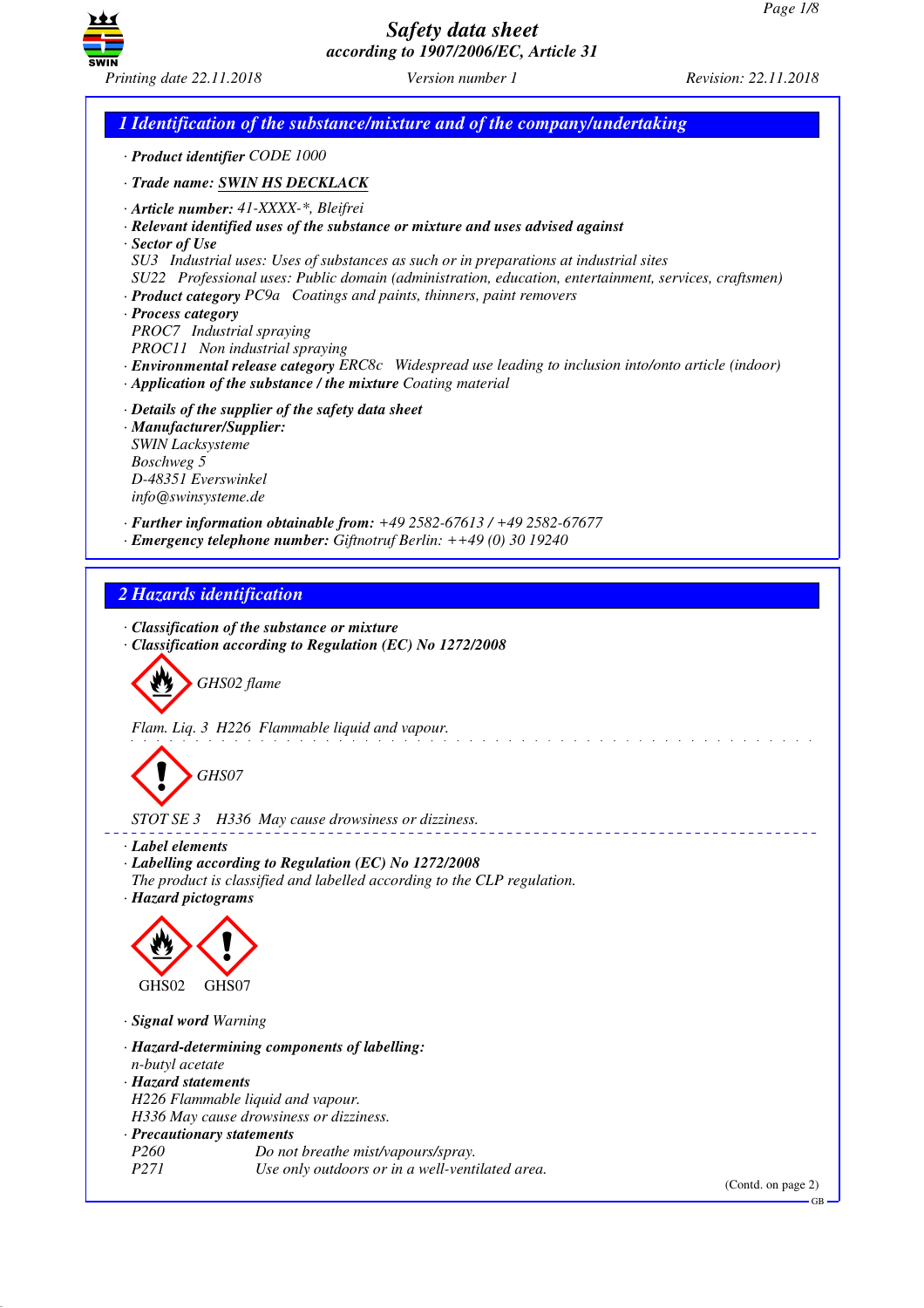

#### *Trade name: SWIN HS DECKLACK*

|                         | (Contd. of page 1)                                                                                     |
|-------------------------|--------------------------------------------------------------------------------------------------------|
| P <sub>280</sub>        | Wear protective gloves/protective clothing/eye protection/face protection.                             |
|                         | P305+P351+P338 IF IN EYES: Rinse cautiously with water for several minutes. Remove contact lenses, if  |
|                         | present and easy to do. Continue rinsing.                                                              |
| <i>P501</i>             | Dispose of contents/container in accordance with local/regional/national/international<br>regulations. |
| $\cdot$ Other hazards - |                                                                                                        |

*· Results of PBT and vPvB assessment*

*· PBT: Not applicable.*

*· vPvB: Not applicable.*

### *3 Composition/information on ingredients*

*· Chemical characterisation: Mixtures*

*· Description: Mixture of substances listed below with nonhazardous additions.*

| · Dangerous components:        |                                                                                           |              |
|--------------------------------|-------------------------------------------------------------------------------------------|--------------|
| $CAS: 123-86-4$                | <i>n-butyl acetate</i>                                                                    | $25 - 50\%$  |
| EINECS: 204-658-1              | $\circledcirc$ Flam. Liq. 3, H226, $\circledcirc$ STOT SE 3, H336                         |              |
| Reg.nr.: 01-2119485493-29-XXXX |                                                                                           |              |
| $CAS: 108-65-6$                | 2-methoxy-1-methylethyl acetate                                                           | $2.5 - 10\%$ |
| EINECS: 203-603-9              | $\otimes$ Flam. Liq. 3, H226                                                              |              |
| Reg.nr.: 01-2119475791-29-XXXX |                                                                                           |              |
| $CAS: 1330-20-7$               | xylene                                                                                    | $2.5 - 10\%$ |
| EINECS: 215-535-7              | $\circledast$ Flam. Liq. 3, H226; $\circledast$ STOT RE 2, H373; Asp. Tox. 1,             |              |
|                                | Reg.nr.: 01-2119488216-32-XXXX H304; Acute Tox. 4, H312; Acute Tox. 4, H332; Skin Irrit.  |              |
|                                | 2, H315; Eye Irrit. 2, H319; STOT SE 3, H335                                              |              |
| $CAS: 112-07-2$                | 2-butoxyethyl acetate                                                                     | $\leq 2.5\%$ |
| EINECS: 203-933-3              | $\langle \cdot \rangle$ Acute Tox. 4, H312; Acute Tox. 4, H332                            |              |
| Reg.nr.: 01-2119475112-47-XXXX |                                                                                           |              |
|                                | Additional information: For the wording of the listed hazard phrases refer to section 16. |              |

# *4 First aid measures*

- *· Description of first aid measures*
- *· General information: Personal protection for the First Aider.*
- *· After inhalation: Supply fresh air. Seek medical treatment in case of complaints.*
- *· After skin contact:*
- *Immediately wash with water and soap and rinse thoroughly. If skin irritation continues, consult a doctor.*
- *· After eye contact:*
- *Rinse opened eye for several minutes under running water. If symptoms persist, consult a doctor.*
- *· After swallowing: Do not induce vomiting; call for medical help immediately.*
- *· Information for doctor:*
- *· Most important symptoms and effects, both acute and delayed No further relevant information available.*
- *· Indication of any immediate medical attention and special treatment needed*

*No further relevant information available.*

# *5 Firefighting measures*

- *· Extinguishing media*
- *· Suitable extinguishing agents:*

*CO2, powder or water spray. Fight larger fires with water spray or alcohol resistant foam.*

*· For safety reasons unsuitable extinguishing agents: Water with full jet*

(Contd. on page 3)

GB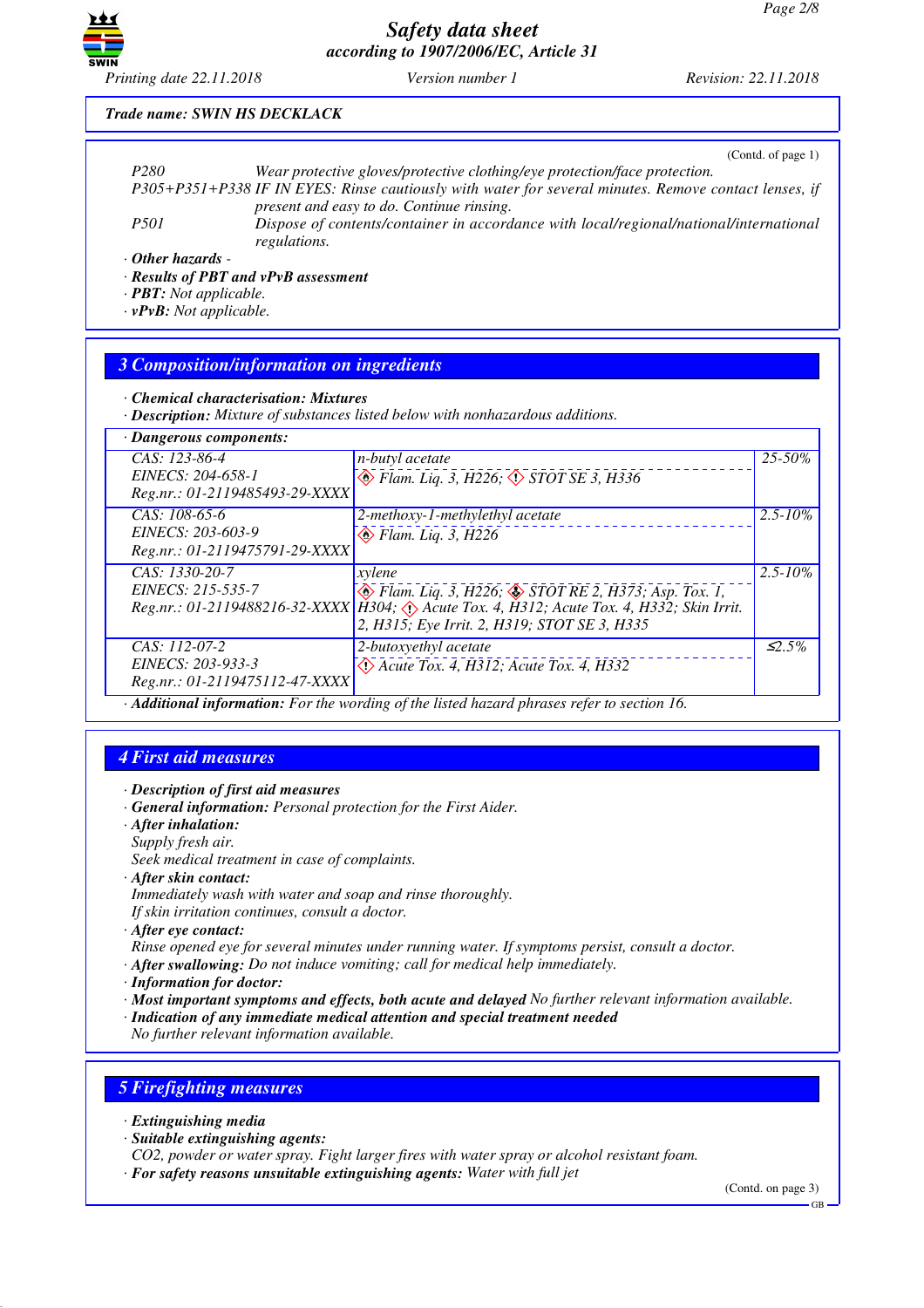

(Contd. of page 2)

*Trade name: SWIN HS DECKLACK*

- *· Special hazards arising from the substance or mixture No further relevant information available.*
- *· Advice for firefighters*
- *· Protective equipment: Mouth respiratory protective device.*

#### *6 Accidental release measures*

*· Personal precautions, protective equipment and emergency procedures Wear protective equipment. Keep unprotected persons away. Ensure adequate ventilation*

*· Environmental precautions: Do not allow to enter sewers/ surface or ground water.*

*· Methods and material for containment and cleaning up: Absorb with liquid-binding material (sand, diatomite, acid binders, universal binders, sawdust). Dispose contaminated material as waste according to item 13.*

*· Reference to other sections See Section 7 for information on safe handling. See Section 8 for information on personal protection equipment.*

# *7 Handling and storage*

#### *· Handling:*

- *· Precautions for safe handling Ensure good ventilation/exhaustion at the workplace. Restrict the quantity stored at the work place.*
- *· Information about fire and explosion protection: Fumes can combine with air to form an explosive mixture. Flammable gas-air mixtures may form in empty receptacles. Keep ignition sources away - Do not smoke. Use explosion-proof apparatus / fittings and spark-proof tools. Protect against electrostatic charges.*
- *· Conditions for safe storage, including any incompatibilities*
- *· Storage:*
- *· Requirements to be met by storerooms and receptacles: Provide solvent resistant, sealed floor.*
- *Suitable material for receptacles and pipes: steel or stainless steel.*
- *· Information about storage in one common storage facility: Not required.*
- *· Further information about storage conditions: Keep container tightly sealed.*
- *· Specific end use(s) No further relevant information available.*

### *8 Exposure controls/personal protection*

*· Additional information about design of technical facilities: No further data; see item 7.*

- *· Control parameters*
- *· Ingredients with limit values that require monitoring at the workplace:*

#### *123-86-4 n-butyl acetate*

*WEL Short-term value: 966 mg/m³, 200 ppm Long-term value: 724 mg/m³, 150 ppm*

*108-65-6 2-methoxy-1-methylethyl acetate WEL Short-term value: 548 mg/m³, 100 ppm*

*Long-term value: 274 mg/m³, 50 ppm Sk*

#### *112-07-2 2-butoxyethyl acetate*

*WEL Short-term value: 332 mg/m³, 50 ppm Long-term value: 133 mg/m³, 20 ppm Sk*

(Contd. on page 4)

GB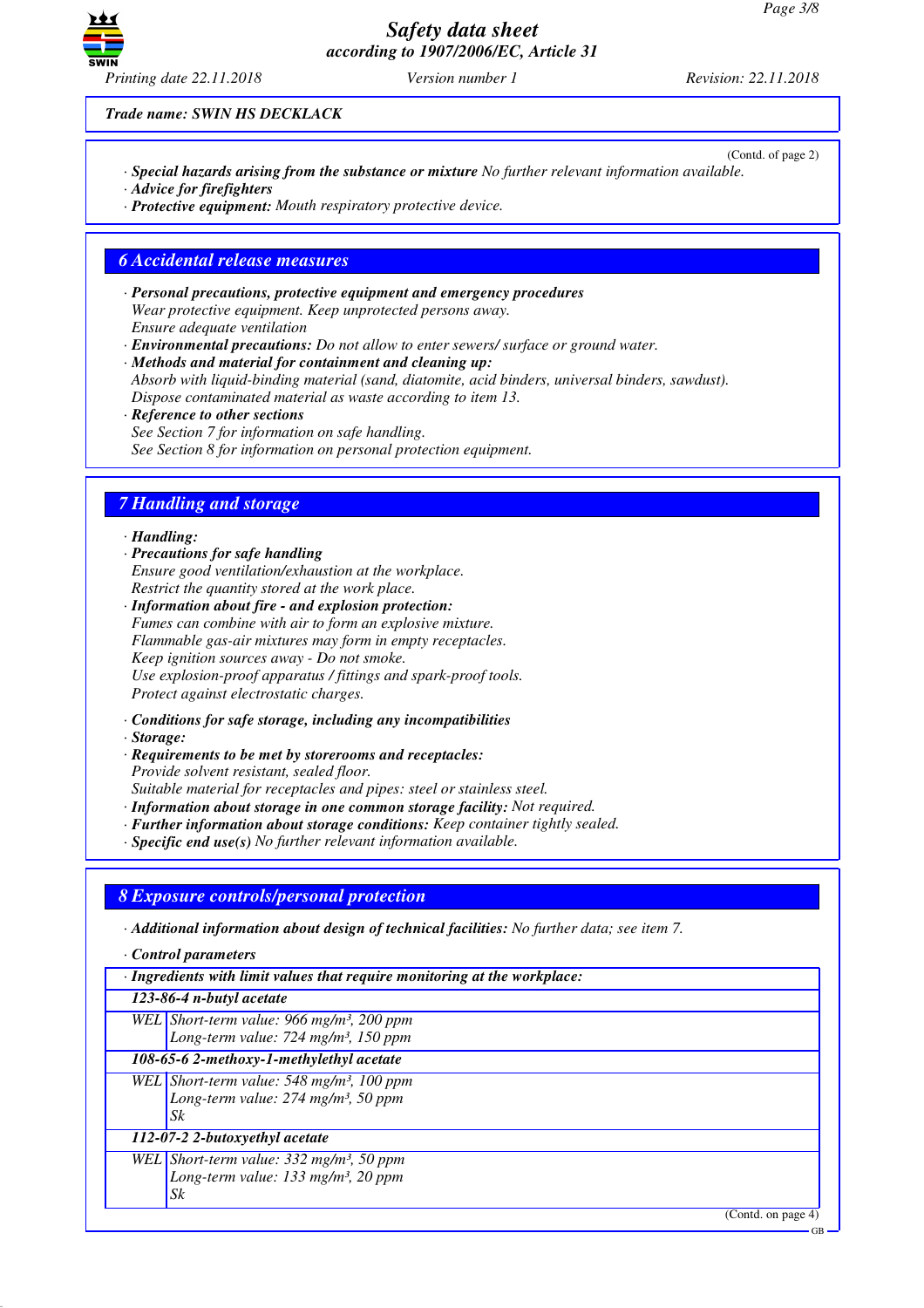

#### *Trade name: SWIN HS DECKLACK*

|                                                                                  |                                                                                                                   | (Contd. of page 3) |
|----------------------------------------------------------------------------------|-------------------------------------------------------------------------------------------------------------------|--------------------|
|                                                                                  | · Additional information: The lists valid during the making were used as basis.                                   |                    |
| · Exposure controls                                                              |                                                                                                                   |                    |
| · Personal protective equipment:                                                 |                                                                                                                   |                    |
| · General protective and hygienic measures:                                      |                                                                                                                   |                    |
| Keep away from foodstuffs, beverages and feed.                                   |                                                                                                                   |                    |
| Wash hands before breaks and at the end of work.                                 |                                                                                                                   |                    |
| Do not inhale gases / fumes / aerosols.                                          |                                                                                                                   |                    |
| Avoid contact with the eyes and skin.                                            |                                                                                                                   |                    |
| · Respiratory protection:                                                        |                                                                                                                   |                    |
|                                                                                  | Use suitable respiratory protective device in case of insufficient ventilation.                                   |                    |
|                                                                                  | In case of brief exposure or low pollution use respiratory filter device. In case of intensive or longer exposure |                    |
| use self-contained respiratory protective device.                                |                                                                                                                   |                    |
| Filter A2/P2                                                                     |                                                                                                                   |                    |
| · Protection of hands:                                                           |                                                                                                                   |                    |
|                                                                                  | Only use chemical-protective gloves with CE-labelling of category III.                                            |                    |
|                                                                                  |                                                                                                                   |                    |
| Protective gloves                                                                |                                                                                                                   |                    |
|                                                                                  |                                                                                                                   |                    |
|                                                                                  | Preventive skin protection by use of skin-protecting agents is recommended.                                       |                    |
| · Material of gloves                                                             |                                                                                                                   |                    |
|                                                                                  | The selection of the suitable gloves does not only depend on the material, but also on further marks of quality   |                    |
|                                                                                  | and varies from manufacturer to manufacturer. As the product is a preparation of several substances, the          |                    |
|                                                                                  | resistance of the glove material can not be exactly calculated in advance and has therefore to be checked         |                    |
| prior to the application.                                                        |                                                                                                                   |                    |
|                                                                                  | As protection from splashes gloves made of the following materials are suitable:                                  |                    |
| Nitrile rubber (Ansell Sol-Vex®)                                                 |                                                                                                                   |                    |
| Recommended thickness of the material: $\geq 0.4$ mm                             |                                                                                                                   |                    |
| · Penetration time of glove material<br>Value for the permeation: Level $\leq$ 1 |                                                                                                                   |                    |
|                                                                                  | The exact break through time has to be found out by the manufacturer of the protective gloves and has to be       |                    |
| observed.                                                                        |                                                                                                                   |                    |
|                                                                                  | $\cdot$ For the permanent contact => 480 minutes gloves made of the following materials are suitable:             |                    |
| HPPE-laminatet film (Ansell Barrier®)                                            |                                                                                                                   |                    |
| $\cdot$ Eye protection:                                                          |                                                                                                                   |                    |
|                                                                                  |                                                                                                                   |                    |
| Tightly sealed goggles                                                           |                                                                                                                   |                    |
|                                                                                  |                                                                                                                   |                    |
|                                                                                  |                                                                                                                   |                    |
| $\cdot$ Body protection:                                                         |                                                                                                                   |                    |
| Protective clothing, anti-static (TYVEK® CLASSIC PLUS)                           |                                                                                                                   |                    |
| Safety shoes/boots, antstatic                                                    |                                                                                                                   |                    |
|                                                                                  |                                                                                                                   |                    |
| 9 Physical and chemical properties                                               |                                                                                                                   |                    |
|                                                                                  |                                                                                                                   |                    |
| · Information on basic physical and chemical properties                          |                                                                                                                   |                    |
| · General Information                                                            |                                                                                                                   |                    |
| $\cdot$ Appearance:                                                              |                                                                                                                   |                    |
| Form:                                                                            | Fluid                                                                                                             |                    |
| Colour:                                                                          | According to product specification                                                                                |                    |
| · Odour:<br>· Odour threshold:                                                   | Solvent-like                                                                                                      |                    |
|                                                                                  | Not determined.                                                                                                   |                    |
| $\cdot$ pH-value                                                                 | Not applicable.                                                                                                   |                    |
|                                                                                  |                                                                                                                   | (Contd. on page 5) |
|                                                                                  |                                                                                                                   |                    |

GB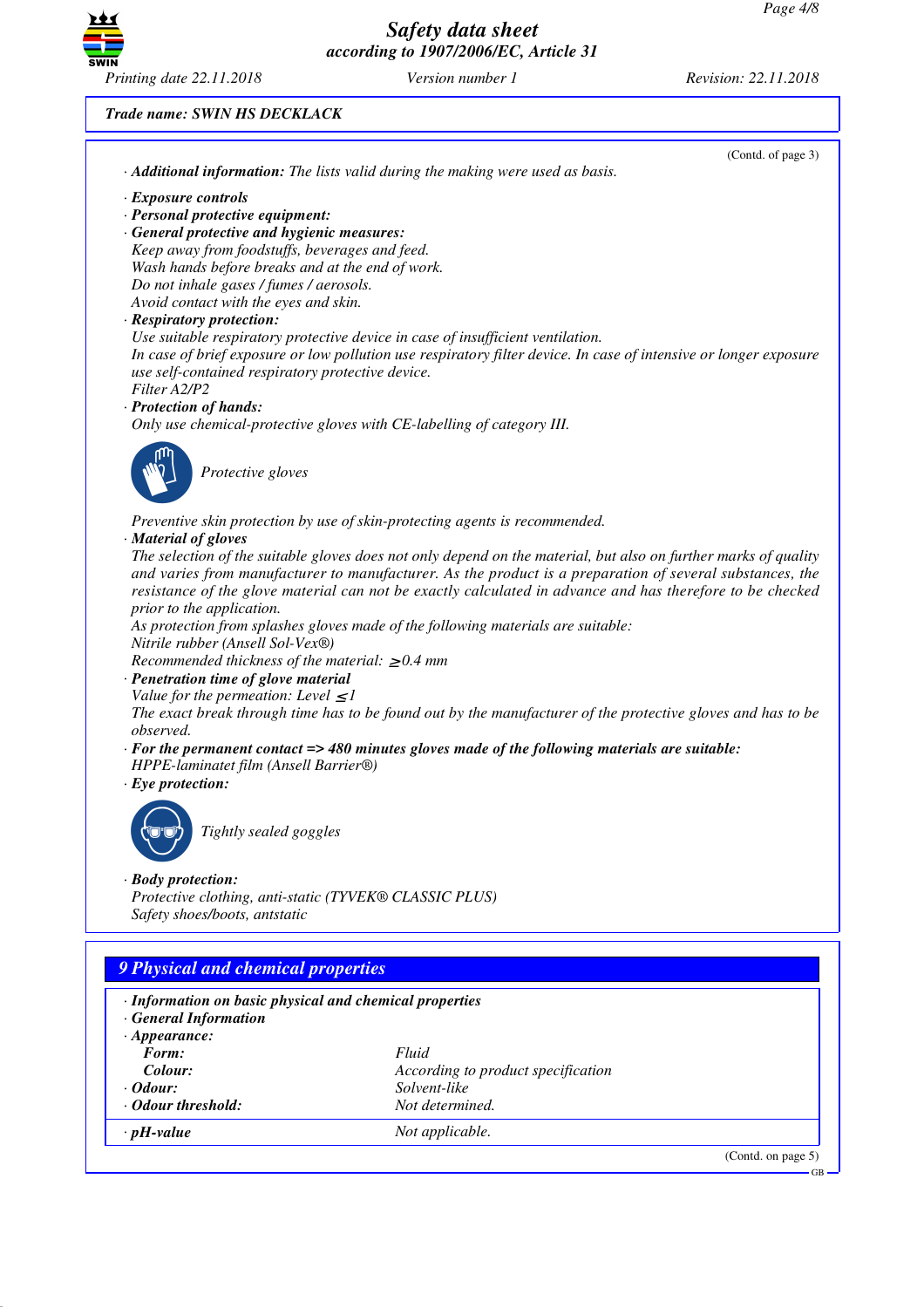

*Trade name: SWIN HS DECKLACK*

|                                                                                                                          | (Contd. of page 4)                                                                              |
|--------------------------------------------------------------------------------------------------------------------------|-------------------------------------------------------------------------------------------------|
| $\cdot$ Change in condition<br>Melting point/freezing point:<br>Initial boiling point and boiling range: $127^{\circ}$ C | Undetermined.                                                                                   |
| · Flash point:                                                                                                           | 23 - 60 °C                                                                                      |
| · Flammability (solid, gas):                                                                                             | Not applicable.                                                                                 |
| · Ignition temperature:                                                                                                  | 315 °C                                                                                          |
| $\cdot$ Decomposition temperature:                                                                                       | Not determined.                                                                                 |
| $\cdot$ Auto-ignition temperature:                                                                                       | Product is not selfigniting.                                                                    |
| $\cdot$ Explosive properties:                                                                                            | Product is not explosive. However, formation of explosive air/<br>vapour mixtures are possible. |
| · Explosion limits:                                                                                                      |                                                                                                 |
| Lower:                                                                                                                   | 1.2 Vol $\%$                                                                                    |
| <b>Upper:</b>                                                                                                            | 7.5 Vol $%$                                                                                     |
| $\cdot$ Vapour pressure at 20 °C:                                                                                        | $10.7$ hPa                                                                                      |
| $\cdot$ Density                                                                                                          | $1.00 - 1.08$ g/ml                                                                              |
| · Relative density                                                                                                       | Not determined.                                                                                 |
| · Vapour density                                                                                                         | Not determined.                                                                                 |
| $\cdot$ Evaporation rate                                                                                                 | Not determined.                                                                                 |
| · Solubility in / Miscibility with                                                                                       |                                                                                                 |
| water:                                                                                                                   | Not miscible or difficult to mix.                                                               |
| · Partition coefficient: n-octanol/water:                                                                                | Not determined.                                                                                 |
| · Viscosity:                                                                                                             |                                                                                                 |
| Dynamic:                                                                                                                 | Not determined.                                                                                 |
| Kinematic at 20 $^{\circ}$ C:                                                                                            | $110 s$ (DIN 53211/4)                                                                           |
| $\cdot$ Other information                                                                                                | No further relevant information available.                                                      |

# *10 Stability and reactivity*

*· Reactivity No further relevant information available.*

- *· Chemical stability*
- *· Thermal decomposition / conditions to be avoided: No decomposition if used according to specifications.*
- *· Possibility of hazardous reactions No dangerous reactions known.*
- *· Conditions to avoid No further relevant information available.*
- *· Incompatible materials: No further relevant information available.*
- *· Hazardous decomposition products: No dangerous decomposition products known.*

# *11 Toxicological information*

- *· Information on toxicological effects*
- *· Acute toxicity Based on available data, the classification criteria are not met.*
- *· Primary irritant effect:*
- *· Skin corrosion/irritation Based on available data, the classification criteria are not met.*
- *· Serious eye damage/irritation Based on available data, the classification criteria are not met.*
- *· Respiratory or skin sensitisation Based on available data, the classification criteria are not met.*
- *· CMR effects (carcinogenity, mutagenicity and toxicity for reproduction)*
- *· Germ cell mutagenicity Based on available data, the classification criteria are not met.*
- *· Carcinogenicity Based on available data, the classification criteria are not met.*
- *· Reproductive toxicity Based on available data, the classification criteria are not met.*

(Contd. on page 6)

GB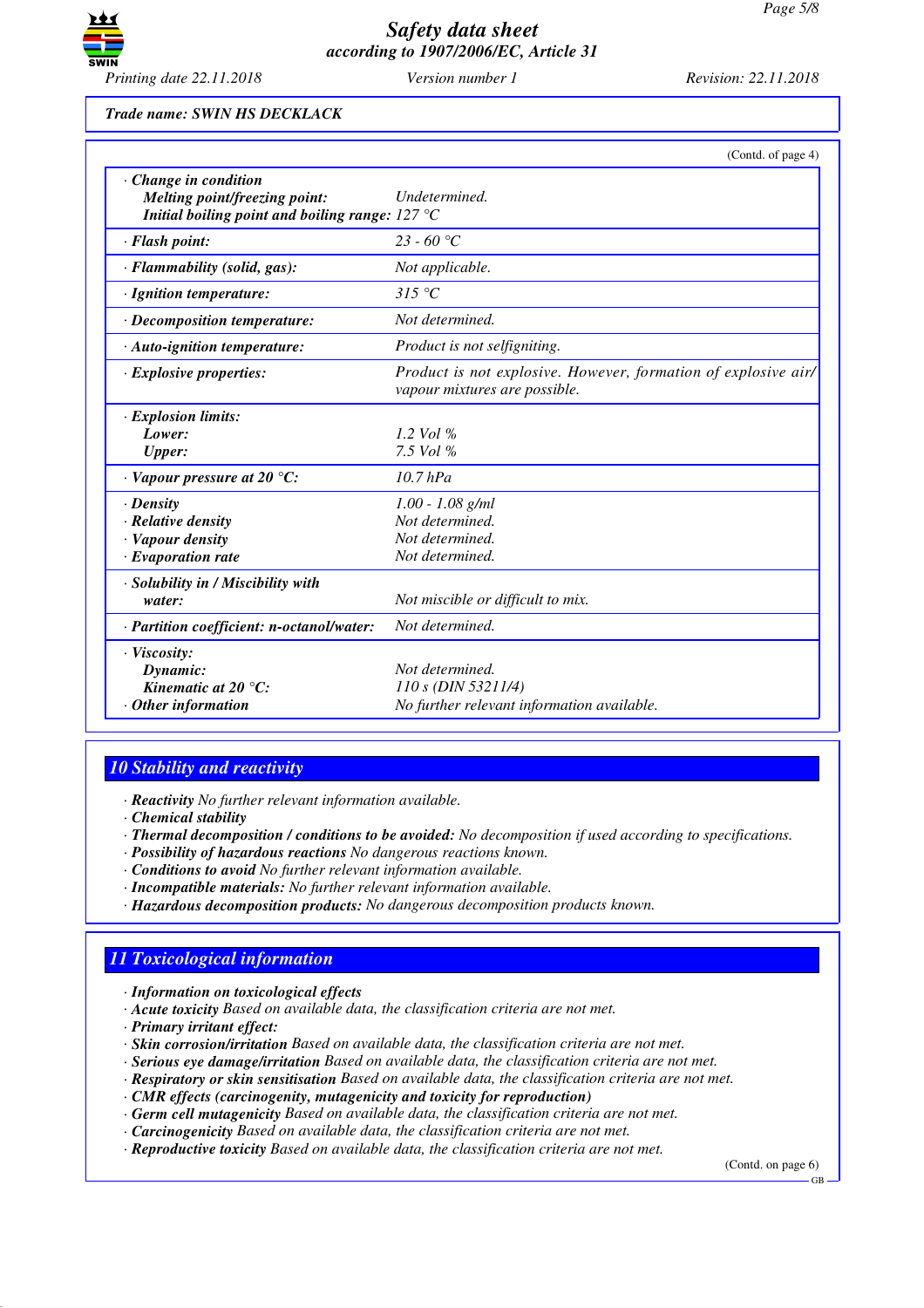

*Trade name: SWIN HS DECKLACK*

- *· STOT-single exposure*
- *May cause drowsiness or dizziness.*
- *· STOT-repeated exposure Based on available data, the classification criteria are not met.*
- *· Aspiration hazard Based on available data, the classification criteria are not met.*

### *12 Ecological information*

*· Toxicity*

- *· Aquatic toxicity: No further relevant information available.*
- *· Persistence and degradability No further relevant information available.*
- *· Behaviour in environmental systems:*
- *· Bioaccumulative potential No further relevant information available.*
- *· Mobility in soil No further relevant information available.*
- *· Additional ecological information:*
- *· General notes:*

*Water hazard class 2 (German Regulation) (Self-assessment): hazardous for water Do not allow product to reach ground water, water course or sewage system.*

- *· Results of PBT and vPvB assessment*
- *· PBT: Not applicable.*
- *· vPvB: Not applicable.*
- *· Other adverse effects No further relevant information available.*

# *13 Disposal considerations*

- *· Waste treatment methods*
- *· Recommendation*

*Must not be disposed together with household garbage. Do not allow product to reach sewage system.*

*· European waste catalogue*

|          | 08 00 00   WASTES FROM THE MANUFACTURE, FORMULATION, SUPPLY AND USE (MFSU) OF |
|----------|-------------------------------------------------------------------------------|
|          | COATINGS (PAINTS, VARNISHES AND VITREOUS ENAMELS), ADHESIVES, SEALANTS        |
|          | <b>AND PRINTING INKS</b>                                                      |
| 08 01 00 | wastes from MFSU and removal of paint and varnish                             |

*08 01 11\* waste paint and varnish containing organic solvents or other dangerous substances*

*· Uncleaned packaging:*

*15 00 00: WASTE PACKAGING; ABSORBENTS, WIPING CLOTHS, FILTER MATERIALS AND PROTECTIVE CLOTHING NOT OTHERWISE SPECIFIED*

*15 01 00: packaging (including separately collected municipal packaging waste)*

*15 01 10\*: packaging containing residues of or contaminated by dangerous substances*

*· Recommendation: Disposal must be made according to official regulations.*

| $\cdot$ UN-Number               |               |  |
|---------------------------------|---------------|--|
| $\cdot$ ADR, ADN, IMDG          | not regulated |  |
| $\cdot$ IATA                    | <i>UN1263</i> |  |
| $\cdot$ UN proper shipping name |               |  |
| $\cdot$ ADR, ADN, IMDG          | not regulated |  |
| $\cdot$ IATA                    | <b>PAINT</b>  |  |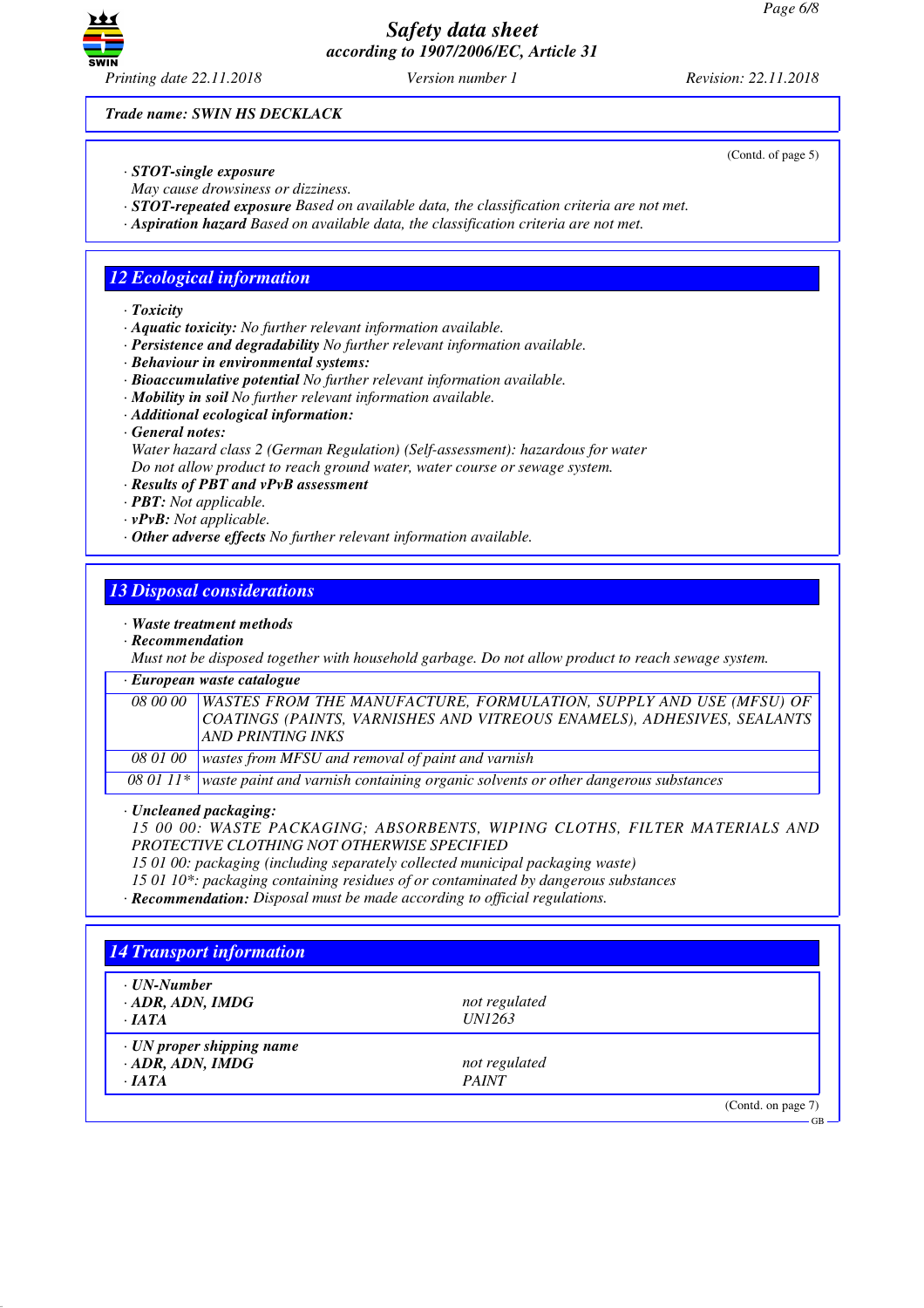

*Trade name: SWIN HS DECKLACK*

|                                                                         | (Contd. of page 6)                                                                      |
|-------------------------------------------------------------------------|-----------------------------------------------------------------------------------------|
| · Transport hazard class(es)                                            |                                                                                         |
| · ADR, ADN, IMDG                                                        |                                                                                         |
| $\cdot$ Class                                                           | not regulated                                                                           |
| $\cdot$ IATA                                                            |                                                                                         |
|                                                                         |                                                                                         |
| · Class                                                                 | 3 Flammable liquids.                                                                    |
| · Label                                                                 | 3                                                                                       |
| · Packing group                                                         |                                                                                         |
| $\cdot$ ADR, IMDG                                                       | not regulated                                                                           |
| $\cdot$ IATA                                                            | Ш                                                                                       |
| · Environmental hazards:                                                |                                                                                         |
| · Marine pollutant:                                                     | N <sub>O</sub>                                                                          |
| · Special precautions for user                                          | Not applicable.                                                                         |
| · Transport in bulk according to Annex II of Marpol<br>and the IBC Code | Not applicable.                                                                         |
| · Transport/Additional information:                                     |                                                                                         |
| $.$ ADR                                                                 |                                                                                         |
| $\cdot$ Remarks:                                                        | No dangerous goods in containers of 450 litres max.<br>capacity acc. to ADR 2.2.3.1.5.1 |
| $\cdot$ IMDG                                                            |                                                                                         |
| $\cdot$ Remarks:                                                        | No dangerous goods in containers of 30 litres max.<br>capacitiy acc. to IMDG 2.2.3.1.5  |
| · UN "Model Regulation":                                                | not regulated                                                                           |

# *15 Regulatory information*

*· Safety, health and environmental regulations/legislation specific for the substance or mixture*

- *· REGULATION (EC) No 1907/2006 ANNEX XVII Conditions of restriction: 3*
- *· Chemical safety assessment: A Chemical Safety Assessment has not been carried out.*

### *16 Other information*

*This information is based on our present knowledge. However, this shall not constitute a guarantee for any specific product features and shall not establish a legally valid contractual relationship.*

#### *· Relevant phrases*

- *H226 Flammable liquid and vapour.*
- *H304 May be fatal if swallowed and enters airways.*
- *H312 Harmful in contact with skin.*
- *H315 Causes skin irritation.*
- *H319 Causes serious eye irritation.*
- *H332 Harmful if inhaled.*
- *H335 May cause respiratory irritation.*
- *H336 May cause drowsiness or dizziness.*

*H373 May cause damage to organs through prolonged or repeated exposure.*

*· Department issuing SDS: -* 

#### *· Contact: -*

(Contd. on page 8)

GB